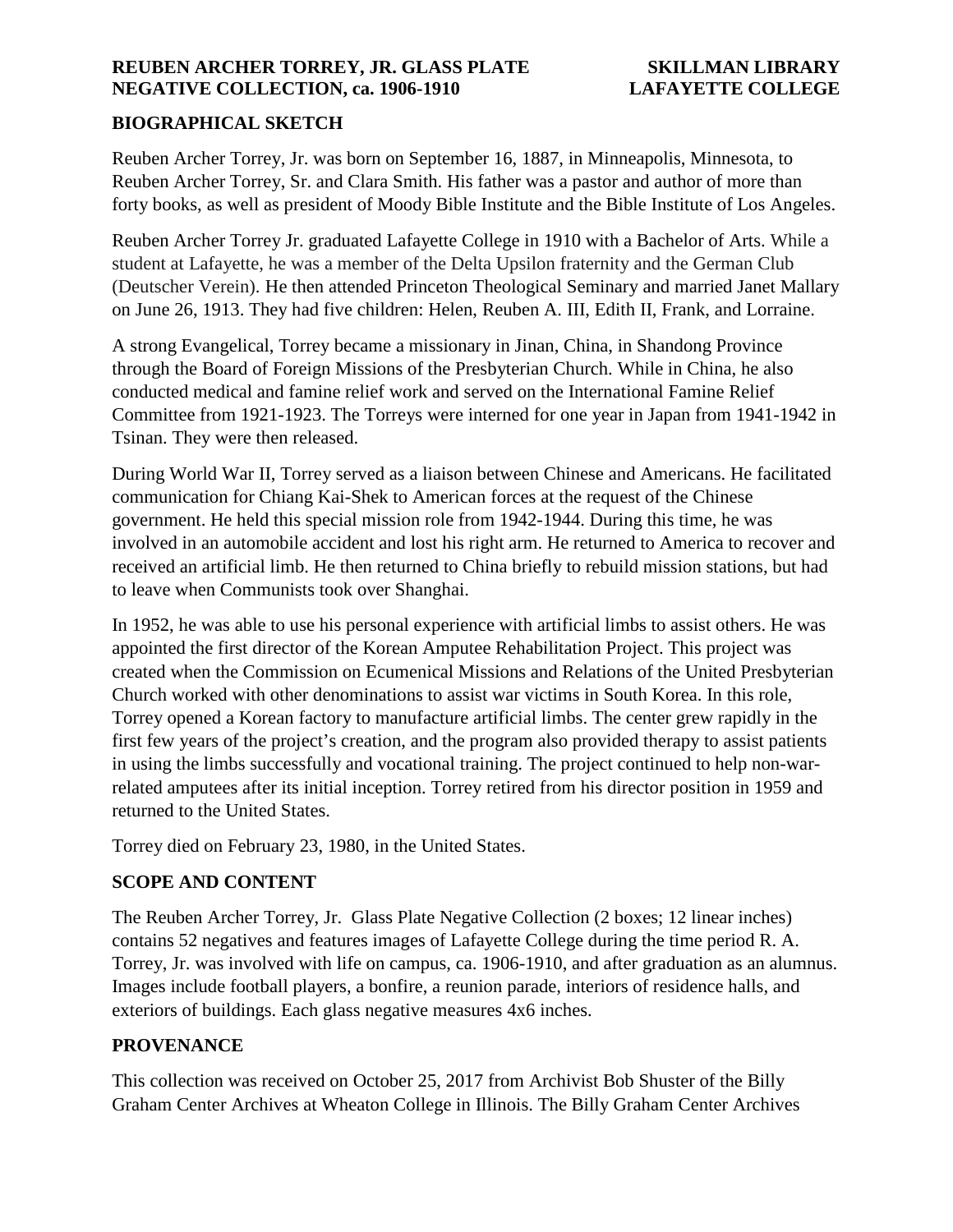maintains a collection of documents written by Torrey related to his internment, accident, and career. These glass plate negatives were originally part of that collection, which is titled "Small Collection 97" and composed of letters, pamphlets, reports, correspondences, articles, and brief narrative accounts [\(http://www2.wheaton.edu/bgc/archives/GUIDES/sc097.htm\)](http://www2.wheaton.edu/bgc/archives/GUIDES/sc097.htm). The Billy Graham Center also maintains a collection related to his father, Reuben Archer Torrey, Sr. [\(http://www2.wheaton.edu/bgc/archives/GUIDES/107.htm\)](http://www2.wheaton.edu/bgc/archives/GUIDES/107.htm).

# **INVENTORY**

# **Box 1**

Slides 1- 25: Football Players

- 1: Individual player in lightly colored turtle neck with "L"
- 2: Individual player in lightly colored sweater with "I"
- 3: Individual player in dark sweater
- 4: Individual player on field in lightly colored turtle neck
- 5: Individual player on field in lightly colored turtle neck
- 6: Individual player on field in lightly colored sweater with "P" and a hat
- 7: Individual player on field in lightly colored turtle neck
- 8: Individual player in front of column in striped jacket
- 9: Individual player holding gear in lightly colored turtle neck
- 10: Individual player in stripes
- 11: Individual player on field in stripes with sweater tied around neck
- 12: Individual player on field in stripes
- 13: Individual player on field in stripes, close photo
- 14: Individual player in dark sweater against stone building
- 15: Individual player in light sweater with "L" against stone building
- 16: Individual player in light sweater with "L" against stone building
- 17: Individual player in striped sweater
- 18: Individual player holding equipment in front of stone column
- 19: Individual player in stripes on field
- 20: Individual player against stone building
- 21: Individual player sitting on steps in suit smiling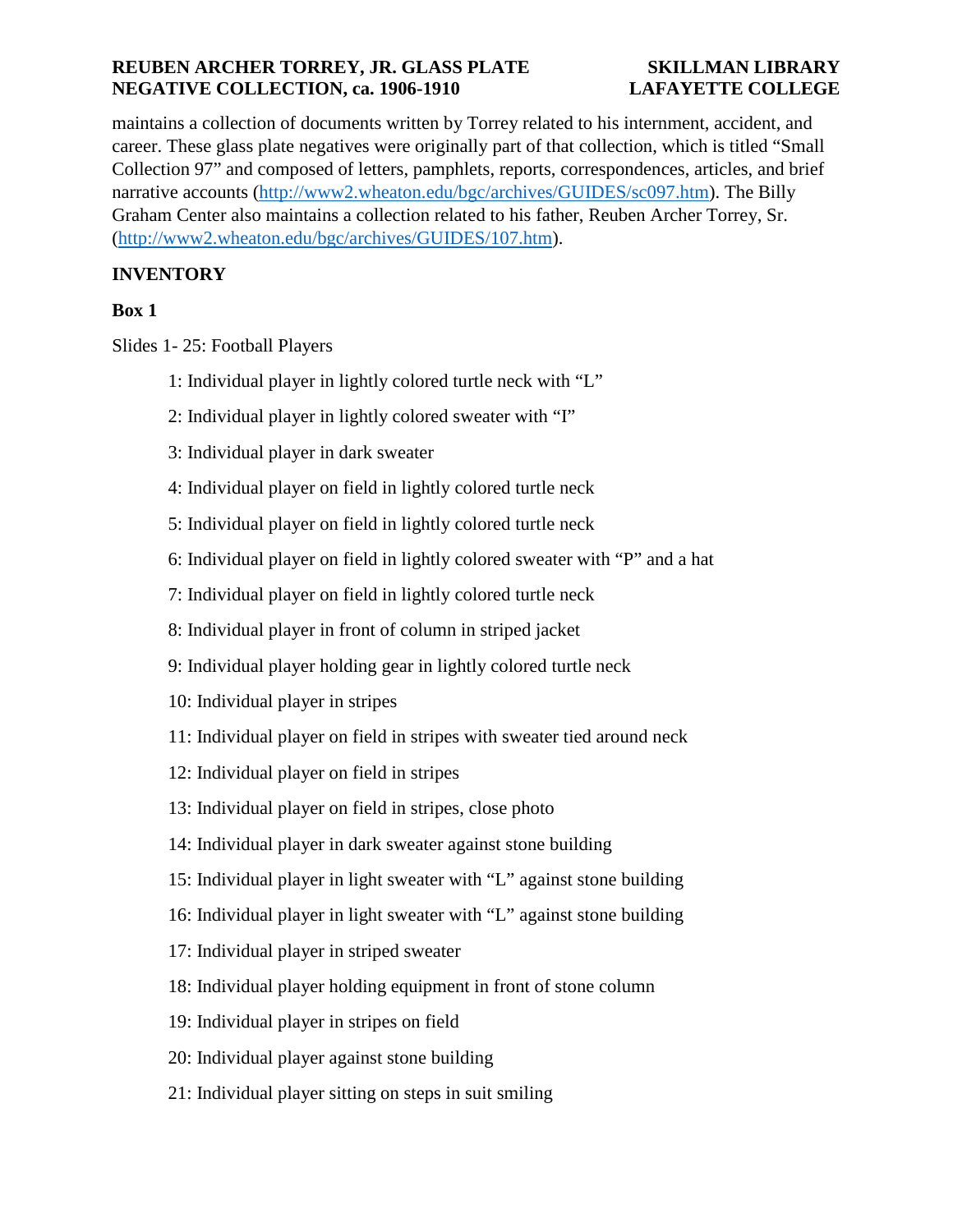- 22: Individual player in light sweater in front of stone column
- 23: Individual player on field in dark sweater with "L"
- 24: Individual player in stripes against stone building
- 25: Individual player in light sweater against stone building, arms crossed
- Slides 26 34: Reunion Parade

26: Group photo with signs: Darney Oldfield The Boy Chaffur, He Read 3 Weeks Not Responsible, Chip of the Old Blok, For 1911, Carots Corps Of Cadets

27: Line spread across grass with signs and banners

28: People in line with signs pinned to them reading: Evelyn the Pure, Delma, May, Judge, Countess at Yarmouth, Mrs. Holburn, and Jerome

29: Candid photo, holding signs: Merry Widow, Chip of the Old Block, He Read 3 Weeks Not Responsible, and Carots Corps or Cadets

30: Aerial view of parade walking across bridge

31: Candid photo of line in grass

32: Line of people in front of building, holding signs: Poster Night Quitters, 23 for 1911, The Sing-Sing Band

- 33: Large group sitting in front of building
- 34: Large group sitting in front of building, taken from further away

## **Box 2**

Slides 35 - 44: Interior of Bedrooms

35: Bedroom with desk and chair, side of bed, photos on wall

36: Bedroom with desk and chair, trash barrel, photos and flags on wall including Alpha Chi Rho's flag

37: Room with bookshelf

38: Room with desk and chair, coat rack, bookshelf

39: Room with desk and chair, bookshelf, many photos on wall

- 40: Room with pitcher with flowers
- 41: Room with tea set
- 42: Room with bed, rocking chair, dresser
- 43: Room with Delta Upsilon and Lafayette banners